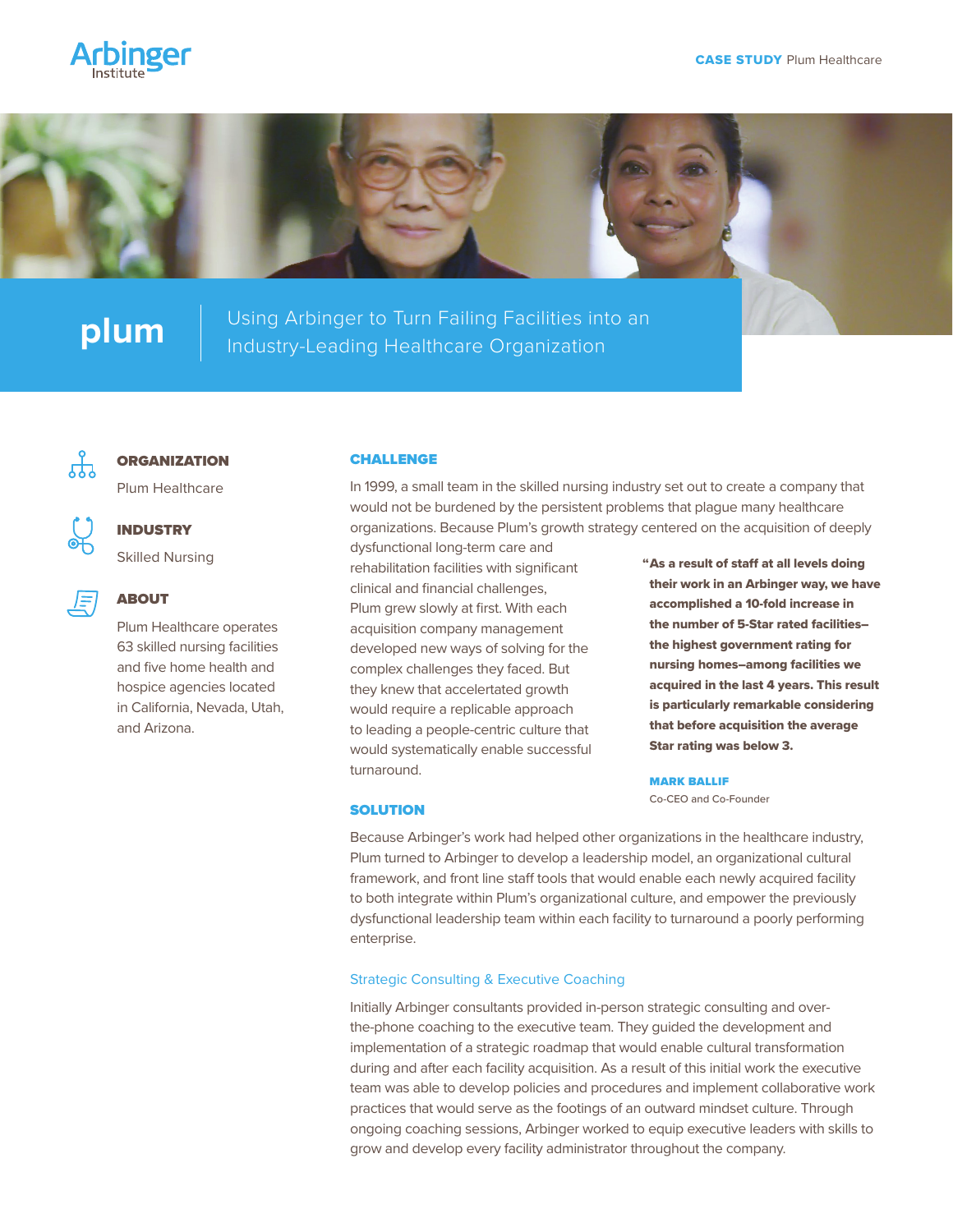#### Customized Programs

Arbinger worked with Plum leaders to develop customized training programs and reinforcement aids that could be deployed at each level of the organization and which integrated Arbinger's tools with Plum's mission and core values. Leader specific programs and front line reminder aids were developed to help employees implement outward mindset practices in their day to day work (Figure 1).



**FIGURE 1:** Customized Arbinger programs developed for Plum Healthcare

#### Facilitator Training

Arbinger consultants then worked alongside the executive team members to train facility administrators in Arbinger's tools and methodologies so that each operational leader would be equipped to transform the culture, performance, and results within their respective facilities. To date, Arbinger has certified over 70 executive leaders and administrators as facilitators of Arbinger's programs.

### Facility Deployment

Through the facility administrators, Plum has systematically deployed Arbinger's programs across the organization. Within each facilty the clinical director and department managers who together supervise staff of 100 to 250 employees—are introduced to Arbinger's tools and invited to lead and develop others in a way that accelerates patient outcomes. This outward leadership approach is reinforced through regular leadership training meetings for administrators, peer to peer mentoring, and ongoing discussions to sustain outward mindset ways of working for front line employees.

#### RESULTS

By implementing Arbinger's tools across the organization, Plum has been able to grow at at remarkable rate (in the past 10 years Plum has increased the number of facilities and employees by almost 500%), while ensuring that each newly acquired facility is fully integrated within Plum's results-focused and patient-centric culture.

In addition to other key metrics, Plum measures quality of care by the results of mandatory inspections conducted by regulatory agencies. Deficiencies in quality of care of a G or higher (G and higher defincies indicate that actual harm resulted to a patient) identified by the state agencies at all Plum facilities from 2008 to 2010 totaled 6 deficiencies, compared to an average of 29.25 deficiencies of the same severity at competitors of similar size. Additionally, acquired facilties that had been cited for significant deficiencies in quality of care outcomes uniformally achieved dramatically improved clincial results within two years of the Plum's acquisition and implementation of Arbinger tools (Figure 2).

| FacilityA         | $\log$ # of F-Tags# | of G-L Deficiencies |                | Avg $#$ of F-T |
|-------------------|---------------------|---------------------|----------------|----------------|
| <b>Facility 1</b> | 28.5                | 18                  |                | 12.5           |
| <b>Facility 2</b> | 26.5                | 11                  |                | 13.5           |
| <b>Facility 3</b> | 11.5                | $\overline{4}$      | he.            | 6              |
| <b>Facility 4</b> | 25                  | 11                  | $\sim 10^{10}$ | 24             |
| <b>Facility 5</b> | 29.5                | 2                   |                |                |

2 YEARS BEFORE

2 YEARS AFTER

of G-L Deficiencies

 $\Omega$  $\Omega$ 

 $\Omega$ 

1  $\Omega$ 

**FIGURE 2:** Regulatory deficiencies in 5 Plum facilities measured 2 years before and after Plum's acquisition and the implementation of Arbinger's programs